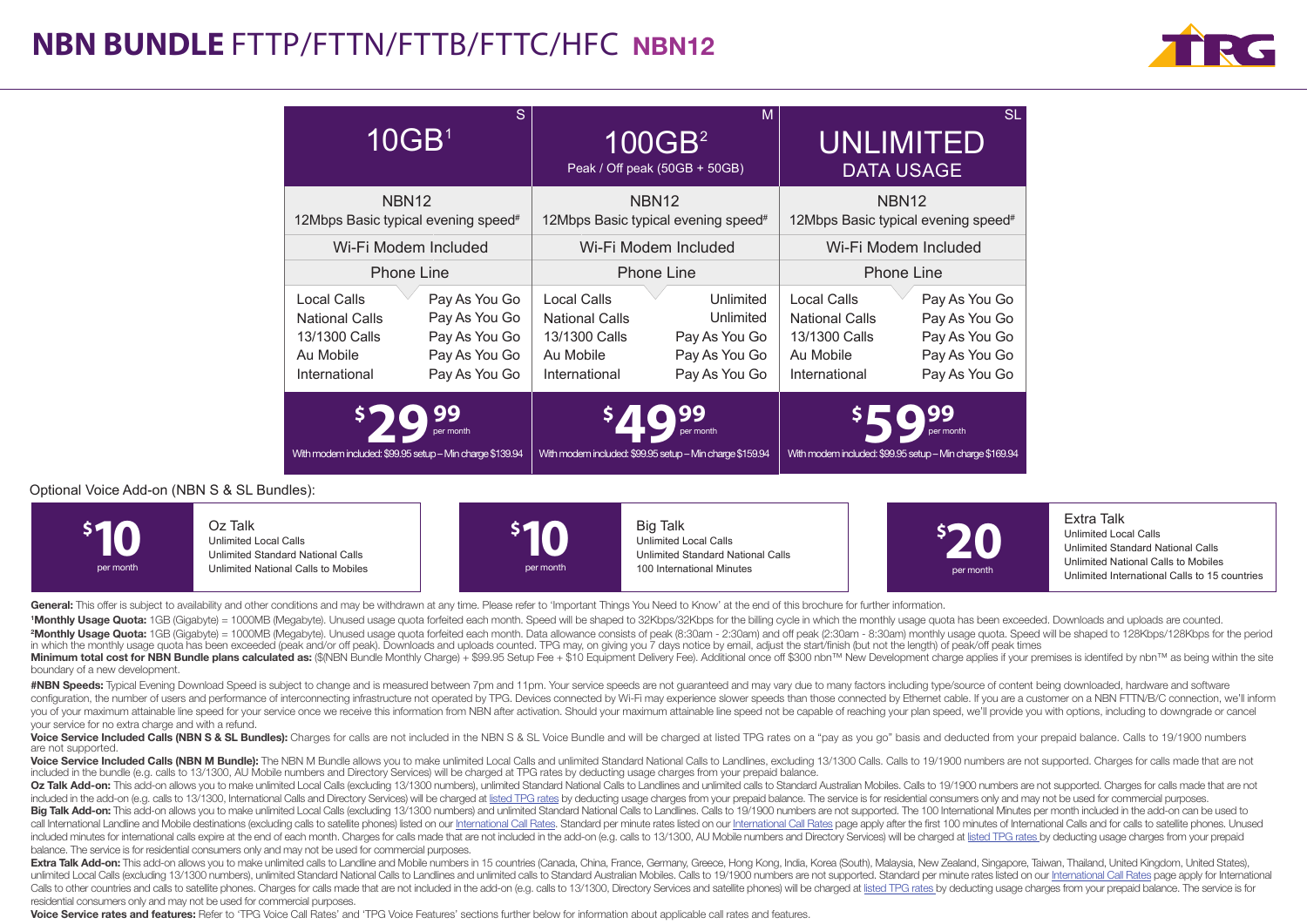

| UNLIMITED<br><b>DATA USAGE</b>                                     | <b>SL</b>     |  |  |  |  |
|--------------------------------------------------------------------|---------------|--|--|--|--|
| <b>NBN25</b><br>25Mbps Standard typical evening speed <sup>#</sup> |               |  |  |  |  |
| Wi-Fi Modem Included                                               |               |  |  |  |  |
| <b>Included Calls</b>                                              |               |  |  |  |  |
| <b>Local Calls</b>                                                 | Pay As You Go |  |  |  |  |
| <b>National Calls</b>                                              | Pay As You Go |  |  |  |  |
| 13/1300 Calls                                                      | Pay As You Go |  |  |  |  |
| Au Mobile                                                          | Pay As You Go |  |  |  |  |
| International                                                      | Pay As You Go |  |  |  |  |
| With modem included: \$99.95 setup - Min charge \$174.94           |               |  |  |  |  |

#### Optional Voice Add-on (NBN SL Bundle):



General: This offer is subject to availability and other conditions and may be withdrawn at any time. Please refer to 'Important Things You Need to Know' at the end of this brochure for further information.

Minimum total cost for NBN Bundle plans calculated as: (\$(NBN Bundle Monthly Charge) + \$99.95 Setup Fee + \$10 Equipment Delivery Fee). Additional once off \$300 nbn™ New Development charge applies if your premises is ident the site boundary of a new development.

#NBN Speeds: Tvoical Evening Download Speed is subject to change and is measured between 7pm and 11pm. Your service speeds are not quaranteed and may vary due to many factors including type/source of content being download configuration, the number of users and performance of interconnecting infrastructure not operated by TPG. Devices connected by Wi-Fi may experience slower speeds than those connected by Ethernet cable. If you are a custome we'll inform you of your maximum attainable line speed for your service once we receive this information from NBN after activation. Should your maximum attainable line speed not be capable of reaching your plan speed, we'l downgrade or cancel your service for no extra charge and with a refund.

Voice Service Included Calls (NBN SL Bundle): Charges for calls are not included in the NBN SL Bundle and will be charged at on a 'pay as you go' basis and deducted from your prepaid balance. Calls to 19/1900 numbers are n

Oz Talk Add-on: This add-on allows you to make unlimited Local Calls (excluding 13/1300 numbers), unlimited Standard National Calls to Landlines and unlimited calls to Standard Australian Mobiles. Calls to 19/1900 numbers included in the add-on (e.g. calls to 13/1300, International Calls and Directory Services) will be charged at listed TPG rates by deducting usage charges from your prepaid balance. The service is for residential consumers Big Talk Add-on: This add-on allows you to make unlimited Local Calls (excluding 13/1300 numbers) and unlimited Standard National Calls to Landlines. Calls to 19/1900 numbers are not supported. The 100 International Minute International Landline and Mobile destinations (excluding calls to satellite phones) listed on our International Call Rates page. Standard per minute rates listed on our International Call Rates page apply after the first included minutes for international calls expire at the end of each month. Charges for calls made that are not included in the add-on (e.g. calls to 13/1300, AU Mobile numbers and Directory Services) will be charged at list balance. The service is for residential consumers only and may not be used for commercial purposes.

Extra Talk Add-on: This add-on allows you to make unlimited calls to Landline and Mobile numbers in 15 countries (Canada, China, France, Germany, Greece, Hong Kong, India, Korea (South), Malaysia, New Zealand, Singapore, T unlimited Local Calls (excluding 13/1300 numbers), unlimited Standard National Calls to Landlines and unlimited calls to Standard Australian Mobiles. Calls to 19/1900 numbers are not supported. Standard per minute rates li Calls to other countries and calls to satellite phones. Charges for calls made that are not included in the add-on (e.g. calls to 13/1300, Directory Services and satellite phones) will be charged at listed TPG rates by ded residential consumers only and may not be used for commercial purposes.

Voice Service rates and features: Refer to 'TPG Voice Call Rates' and 'TPG Voice Features' sections further below for information about applicable call rates and features.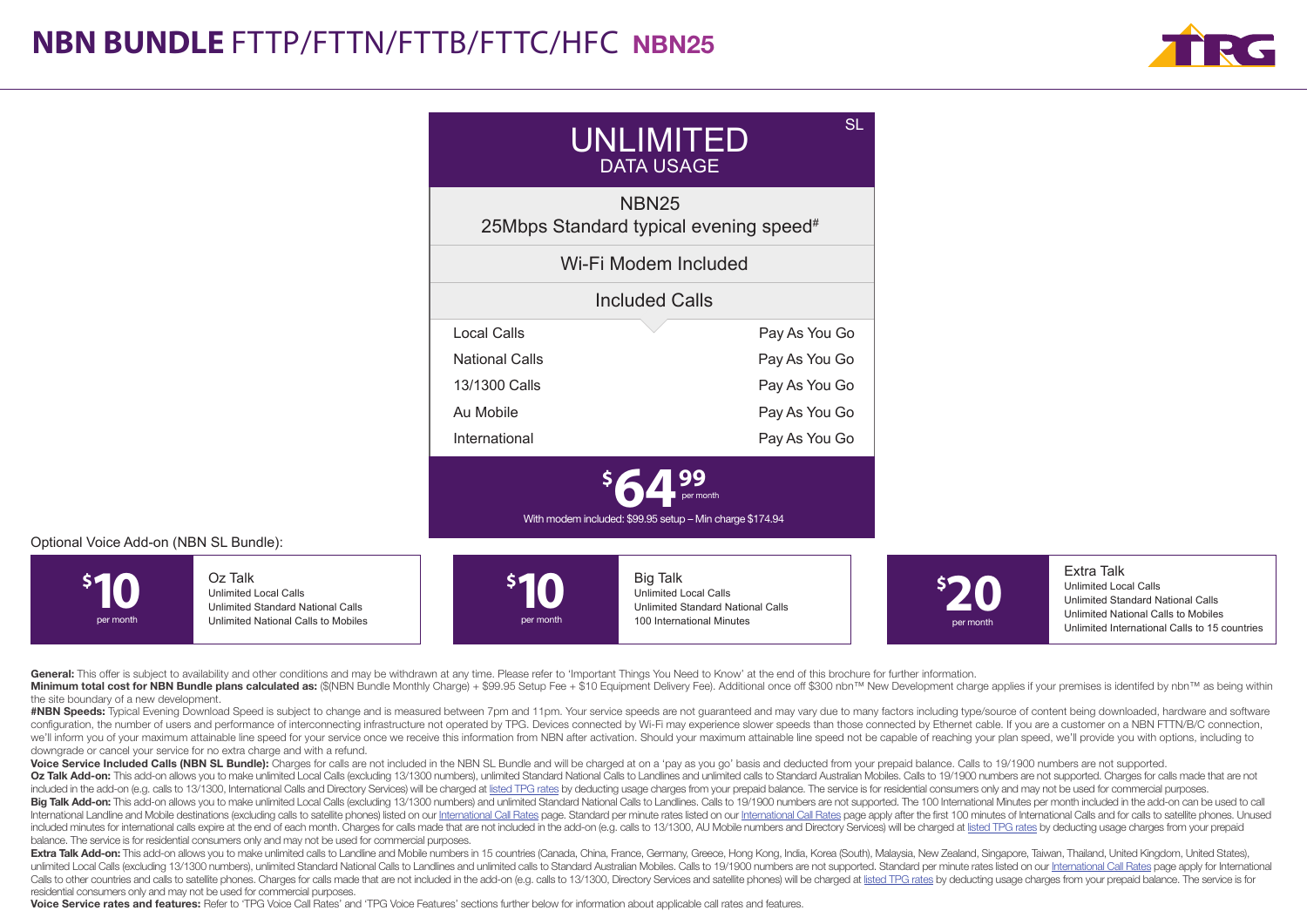

| SL<br>UNLIMITED<br><b>DATA USAGE</b>                                    |               |  |  |  |  |
|-------------------------------------------------------------------------|---------------|--|--|--|--|
| <b>NBN50</b><br>50Mbps Standard Plus typical evening speed <sup>#</sup> |               |  |  |  |  |
| Wi-Fi Modem Included                                                    |               |  |  |  |  |
| <b>Included Calls</b>                                                   |               |  |  |  |  |
| Local Calls                                                             | Pay As You Go |  |  |  |  |
| National Calls                                                          | Pay As You Go |  |  |  |  |
| 13/1300 Calls                                                           | Pay As You Go |  |  |  |  |
| Au Mobile                                                               | Pay As You Go |  |  |  |  |
| International                                                           | Pay As You Go |  |  |  |  |
| With modem included: \$99.95 setup - Min charge \$179.94                |               |  |  |  |  |

### Optional Voice Add-on (NBN SL Bundle):



General: This offer is subject to availability and other conditions and may be withdrawn at any time. Please refer to 'Important Things You Need to Know' at the end of this brochure for further information.

Minimum total cost for NBN Bundle plans calculated as: (\$(NBN Bundle Monthly Charge) + \$99.95 Setup Fee + \$10 Equipment Delivery Fee). Additional once off \$300 nbn™ New Development charge applies if your premises is ident the site boundary of a new development.

#NBN Speeds: Tvoical Evening Download Speed is subject to change and is measured between 7pm and 11pm. Your service speeds are not quaranteed and may vary due to many factors including type/source of content being download configuration, the number of users and performance of interconnecting infrastructure not operated by TPG. Devices connected by Wi-Fi may experience slower speeds than those connected by Ethernet cable. If you are a custome we'll inform you of your maximum attainable line speed for your service once we receive this information from NBN after activation. Should your maximum attainable line speed not be capable of reaching your plan speed, we'l downgrade or cancel your service for no extra charge and with a refund.

Voice Service Included Calls (NBN SL Bundle): Charges for calls are not included in the NBN SL Bundle and will be charged at on a 'pay as you go' basis and deducted from your prepaid balance. Calls to 19/1900 numbers are n Oz Talk Add-on: This add-on allows you to make unlimited Local Calls (excluding 13/1300 numbers), unlimited Standard National Calls to Landlines and unlimited calls to Standard Australian Mobiles. Calls to 19/1900 numbers

included in the add-on (e.g. calls to 13/1300, International Calls and Directory Services) will be charged at listed TPG rates by deducting usage charges from your prepaid balance. The service is for residential consumers Big Talk Add-on: This add-on allows you to make unlimited Local Calls (excluding 13/1300 numbers) and unlimited Standard National Calls to Landlines. Calls to 19/1900 numbers are not supported. The 100 International Minute International Landline and Mobile destinations (excluding calls to satellite phones) listed on our International Call Rates page. Standard per minute rates listed on our International Call Rates page apply after the first included minutes for international calls expire at the end of each month. Charges for calls made that are not included in the add-on (e.g. calls to 13/1300, AU Mobile numbers and Directory Services) will be charged at list balance. The service is for residential consumers only and may not be used for commercial purposes.

Extra Talk Add-on: This add-on allows you to make unlimited calls to Landline and Mobile numbers in 15 countries (Canada, China, France, Germany, Greece, Hong Kong, India, Korea (South), Malaysia, New Zealand, Singapore, T unlimited Local Calls (excluding 13/1300 numbers), unlimited Standard National Calls to Landlines and unlimited calls to Standard Australian Mobiles. Calls to 19/1900 numbers are not supported. Standard per minute rates li Calls to other countries and calls to satellite phones. Charges for calls made that are not included in the add-on (e.g. calls to 13/1300, Directory Services and satellite phones) will be charged at listed TPG rates by ded residential consumers only and may not be used for commercial purposes.

Voice Service rates and features: Refer to 'TPG Voice Call Rates' and 'TPG Voice Features' sections further below for information about applicable call rates and features.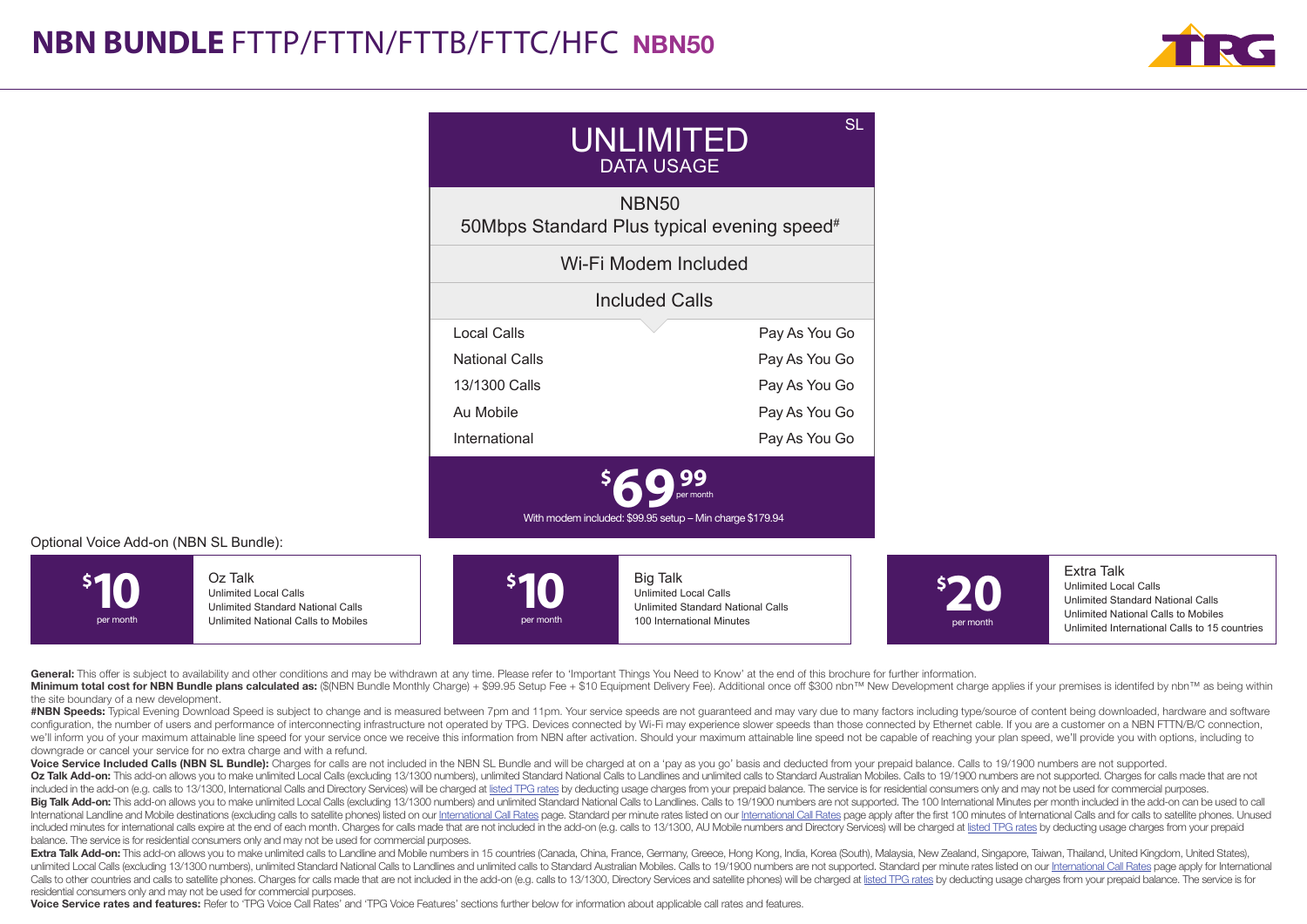

| UNLIMITED<br><b>DATA USAGE</b>                                      |               |  |  |  |
|---------------------------------------------------------------------|---------------|--|--|--|
| <b>NBN100*</b><br>90Mbps Premium typical evening speed <sup>#</sup> |               |  |  |  |
| Wi-Fi Modem Included                                                |               |  |  |  |
| <b>Included Calls</b>                                               |               |  |  |  |
| Local Calls                                                         | Pay As You Go |  |  |  |
| <b>National Calls</b>                                               | Pay As You Go |  |  |  |
| 13/1300 Calls                                                       | Pay As You Go |  |  |  |
| Au Mobile                                                           | Pay As You Go |  |  |  |
| International                                                       | Pay As You Go |  |  |  |
| With modem included: \$99.95 setup - Min charge \$199.94            |               |  |  |  |

### Optional Voice Add-on (NBN SL Bundle):



General: This offer is subject to availability and other conditions and may be withdrawn at any time. Please refer to 'Important Things You Need to Know' at the end of this brochure for further information.

Minimum total cost for NBN Bundle plans calculated as: (\$/NBN Bundle Monthly Charge) + \$99.95 Setup Fee + \$10 Equipment Delivery Fee). Additional once off \$300 nbn™ New Development charge applies if your premises is ident boundary of a new development.

#NBN Speeds: Typical Evening Download Speed is subject to change and is measured between 7pm and 11pm. Your service speeds are not guaranteed and may vary due to many factors including type/source of content being download configuration, the number of users and performance of interconnecting infrastructure not operated by TPG. Devices connected by Wi-Fi may experience slower speeds than those connected by Ethernet cable. If you are a custome you of your maximum attainable line speed for your service once we receive this information from NBN after activation. Should your maximum attainable line speed not be canable of reaching your plan speed, we'll provide you your service for no extra charge and with a refund.

\*NBN100; Our NBN100 plan is configured on the NBN 100/20 wholesale tier which provides off peak upload speeds between 1Mbps and 20Mbps. By invitation only, some existing customers may be eligible to configure their NBN100 which provides off peak upload speeds between 1Mbps and 40Mbps by paying an additional \$10 per month plan fee (this is only offered on a Month to Month basis) - the applicable monthly charge for this plan is \$99.99.

Voice Service Included Calls (NBN SL Bundle): Charges for calls are not included in the NBN SL Bundle and will be charged at listed TPG rates on a 'pay as you go' basis and deducted from your prepaid balance. Calls to 19/1 Oz Talk Add-on: This add-on allows you to make unlimited Local Calls (excluding 13/1300 numbers), unlimited Standard National Calls to Landlines and unlimited calls to Standard Australian Mobiles, Calls to 19/1900 numbers are not included in the add-on (e.g. calls to 13/1300, International Calls and Directory Services) will be charged at listed TPG rates by deducting usage charges from your prepaid balance. The service is for residential co Big Talk Add-on: This add-on allows you to make unlimited Local Calls (excluding 13/1300 numbers) and unlimited Standard National Calls to Landlines. Calls to 19/1900 numbers are not supported. The 100 International Minute used to call International Landline and Mobile destinations (excluding calls to satellite phones) listed on our International Call Rates page. Standard per minute rates listed on our International Call Rates page apply aft satellite phones. Unused included minutes for international calls expire at the end of each month. Charges for calls made that are not included in the add-on (e.g. calls to 13/1300, AU Mobile numbers and Directory Services usage charges from your prepaid balance. The service is for residential consumers only and may not be used for commercial purposes.

Extra Talk Add-on: This add-on allows you to make unlimited calls to Landline and Mobile numbers in 15 countries (Canada, China, France, Germany, Greece, Hong Kong, India, Korea (South), Malaysia, New Zealand, Singapore, T States), unlimited Local Calls (excluding 13/1300 numbers), unlimited Standard National Calls to Landlines and unlimited calls to Standard Australian Mobiles. Calls to 19/1900 numbers are not supported. Standard per minute apply for International Calls to other countries and calls to satellite phones. Charges for calls made that are not included in the add-on (e.g. calls to 13/1300. Directory Services and satellite phones) will be charged at prepaid balance. The service is for residential consumers only and may not be used for commercial purposes.

Voice Service rates and features: Refer to 'TPG Voice Call Rates' and 'TPG Digital Voice Features' sections further below for information about applicable call rates and features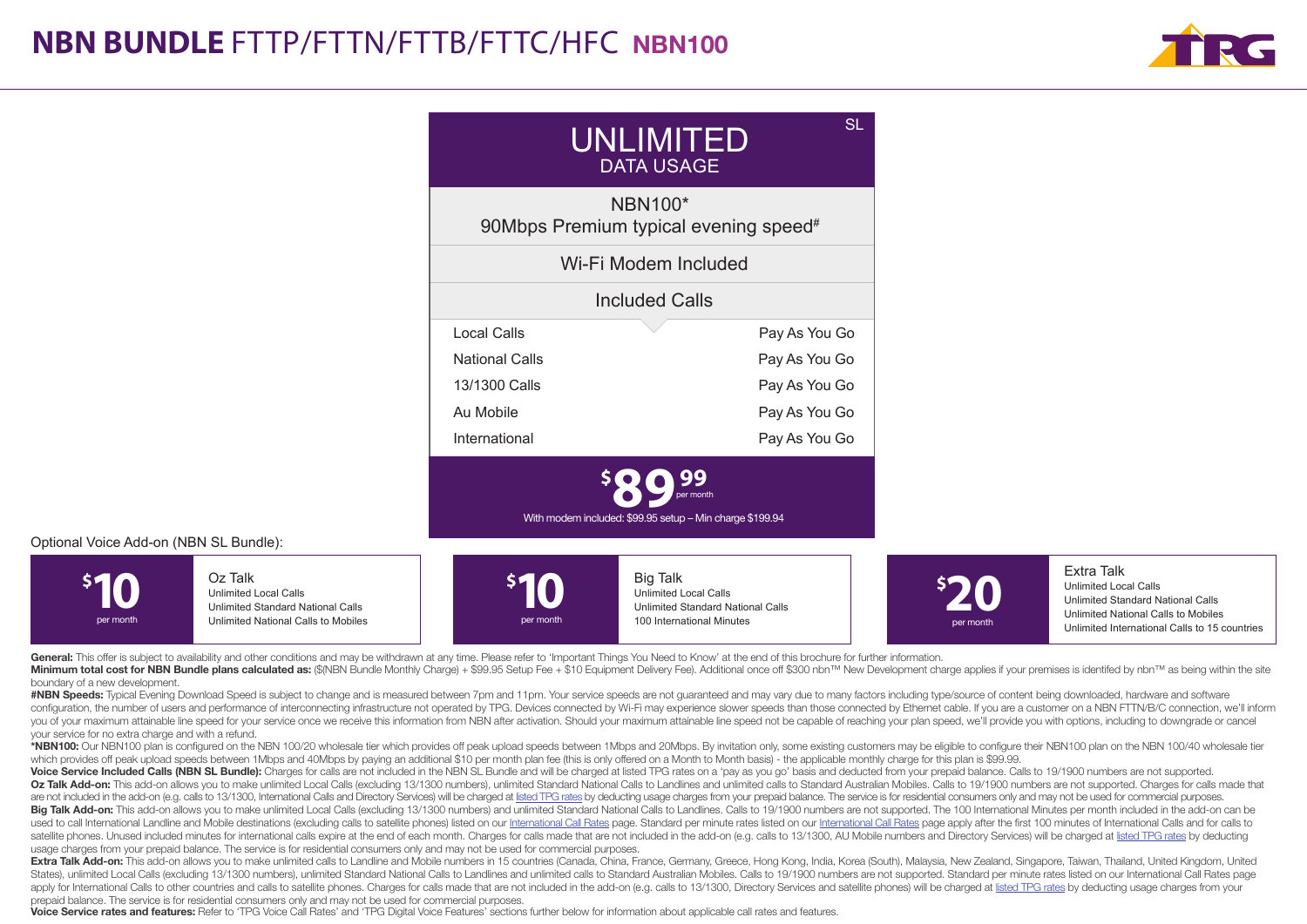

### TPG Voice Call Rates

| <b>Services</b>                    | Rate                                                                                   |
|------------------------------------|----------------------------------------------------------------------------------------|
| <b>Local Calls</b>                 | 25 <sub>¢</sub><br>per call                                                            |
| <b>National Calls</b>              | 25¢ per minute^<br>(plus 39¢ call connection)                                          |
| <b>National Cap</b>                | Capped at \$2 up to 20 minutes per call<br>per minute National Call rates thereafter^  |
| <b>Mobile Calls</b>                | 39¢ per minute^<br>(plus 39¢ call connection)                                          |
| <b>Mobile Cap</b>                  | Capped at \$2.48 up to 20 minutes per call<br>per minute Mobile Call rates thereafter^ |
| <b>International Calls</b>         | Check website <i>International Call Rates</i> (39¢ call connection applies)            |
| 13/1300 Calls                      | 30 <sub>0</sub><br>per call                                                            |
| 18/1800 Calls                      | Free                                                                                   |
| 19/1900 Calls                      | Not Supported                                                                          |
| <b>Directory Assistance - 1223</b> | \$1.10<br>per call                                                                     |
| <b>Speaking Clock - 1194</b>       | 40 <sub>¢</sub><br>per call                                                            |
| TPG 13 14 23                       | Free                                                                                   |

^ Charged per 30 second block or part thereof.

### TPG Voice Features

| <b>Features &amp; Services</b> | <b>Description</b>                                                                                                                                  | Rate                                            |
|--------------------------------|-----------------------------------------------------------------------------------------------------------------------------------------------------|-------------------------------------------------|
| <b>Call Barring</b>            | Allows you to restrict certain call types that can be dialled from your Voice Service                                                               | Free                                            |
| Number Display / Number Block  | Select whether you would like your caller identity blocked or displayed when calling other parties                                                  | Free                                            |
| <b>Call Waiting</b>            | Notifies you of an incoming call on your Voice Service while you are already on a call. You can place your call on hold to answer the incoming call | Free                                            |
| <b>Call Forwarding</b>         | Allows you to divert calls from your Voice number to a different number                                                                             | Standard call rates<br>apply to forwarded calls |
| <b>Caller ID</b>               | Allows you to see the phone number of the person calling you on your Voice service (only applicable on phones that supports caller ID)              | Free                                            |

Please refer to 'Important Things You Need to Know' at the end of this brochure for further information about the TPG Voice service.